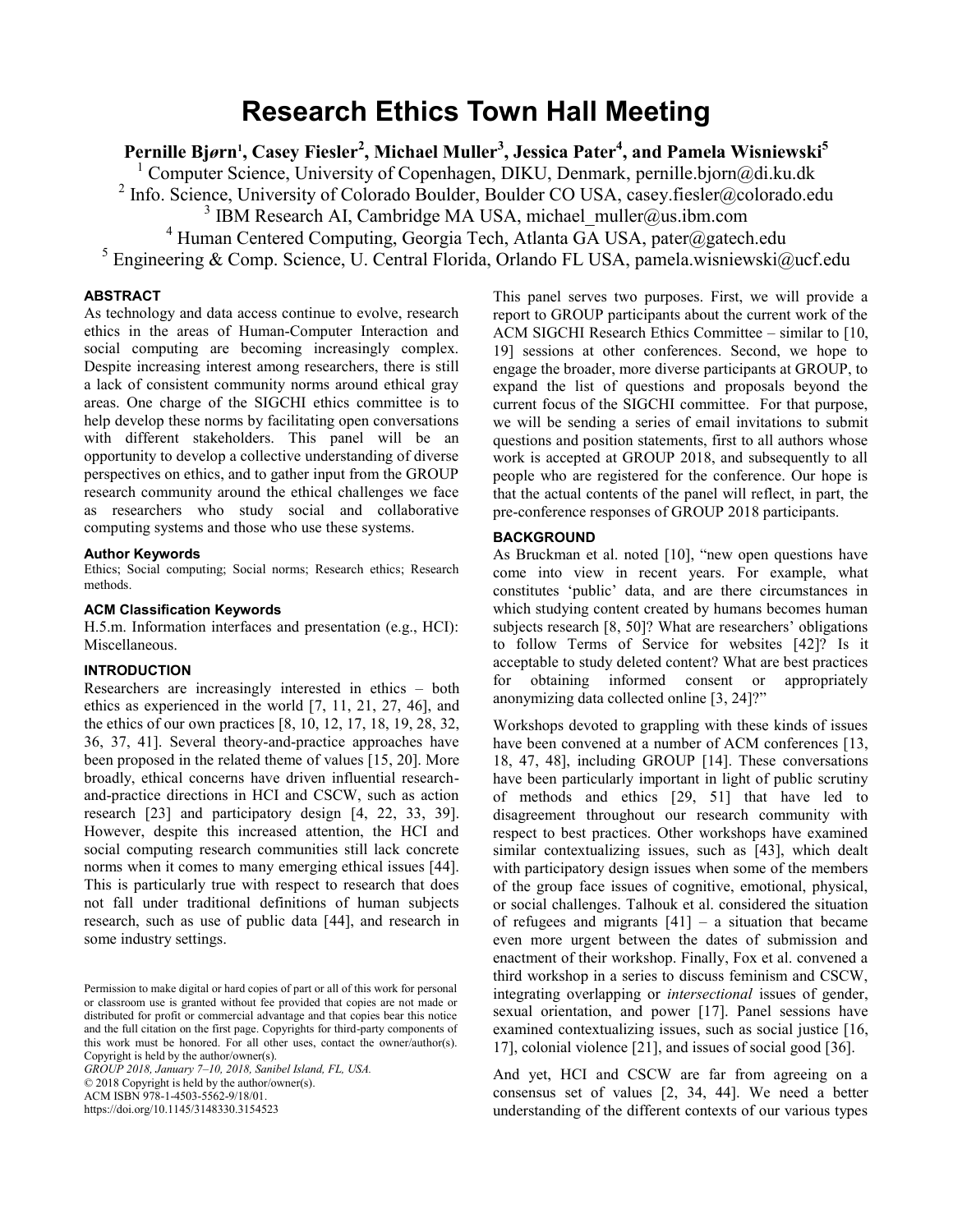of work, including diverse societal contexts [25, 31, 38, 40], disciplinary expectations [35], institutional requirements [10], and the needs and views of our users and other stakeholders [15, 20]. It is also important to have these conversations with the broader community, and not only those who have a particular interest in ethics.

# **PANEL CONTENT AND TIMELINE**

Based on earlier Ethics Committee panels [10, 19], we will report on what the committee has learned about informed consent, institutional review, and issues around data-access and data-permissions. We will also introduce new topics like discussing the differences between the formal guidelines for ethics, and how to discern ethical methods in the actual practice of doing research. This includes considerations for collaborating with empirical partners and ensuring their safety, also when they are in vulnerable situations like refugees [1], political activist [49] or living in politically contested areas [7] Finally, we will also discuss how to cope with empirical findings, which might not be something which the empirical partner necessarily is happy to report, and how to deal with potential publication of political contested agendas [6, 26]. Finally, we will bring forward selected issues from earlier panels and workshops, including privacy ethics, feminism, intersectionality, vulnerability, and social justice.

In the participatory and community spirit of GROUP, we will send a series of emails to accepted authors and registrants, inviting them to propose topics, questions, or position statements to be discussed during the panel. We will develop a short-list of proposed topics based on the emerging themes from this solicitation to be reviewed in mid-December by the panel co-organizers. Each panelist will prepare to present on these topics during the panel; we will consult with the GROUP conference organizers before we finalize our final list of topics. During the panel, we will encourage an open conversation with all GROUP attendees and have a designated note taker to retain the knowledge and questions generated during the panel to report back to the SIGCHI ethics committee in the form of a white paper report.

# **Biographies**

*Pernille Bjørn* is Professor in Computer Supported Cooperative Work in the department of Computer Science at University of Copenhagen, Denmark. Her research explores the basic nature of collaborative work with the aim of designing collaborative technologies, and includes multiple studies in different empirical domains such as healthcare and global software development. Her most recent work focuses on the societal difference in global work and the political agendas, which emerge when e.g. agile methods are used as micro-management mechanisms by American clients to control and monitor the work of software developers working out of Bangalore, Indian – or how the global work of Palestinian tech start-up working out of Ramallah, West Bank are shaped by the constrained enabled by the lack of technical information infrastructures.

*Casey Fiesler* is an Assistant Professor in the Department of Information Science at the University of Colorado Boulder, USA. She is a member of the SIGCHI Ethics Committee, and her research area is law and ethics in the context of social computing. This includes empirical studies of research ethics, focusing on understanding public perceptions of research, as well as legal implications for research around factors such as Terms of Service.

*Michael Muller* works as a Research Staff Member at IBM Research, USA, where he collaborates on research and prototypes for collaborative systems that support human work. He has been active in bringing the practices, politics, and ethics of participatory design into North American contexts, and has organized or participated in conference sessions that addressed ethical concerns. Most recently, with Q. Vera Liao, he began a research program of open, informant-based research into ethical concerns around AIbased technologies and solutions.

*Jessica Pater* is a PhD Candidate in Human Centered Computing at the Georgia Institute of Technology and a Senior Research Scientist at the Georgia Tech Research Institute. Her research focuses on mental health in the context of everyday computing. Her dissertation research in characterizing online eating disordered behaviors within clinical contexts has led to developing new ethical approaches to using public data that involves content related to sensitive self-disclosure or mental illness.

*Pamela Wisniewski* is an Assistant Professor in the Department of Computer Science at the University of Central Florida. Her research expertise is situated at the juxtaposition of Human-Computer Interaction, Social Computing, and Privacy. Her goal is to frame privacy as a means to not only protect end users, but more importantly, to enrich online social interactions that individuals share with others. She co-organized the GROUP 2016 workshop on ethical obligations for studying digital communities, and more recently, a workshop at Facebook on bridging industry and academia to tackle responsible research and privacy practices. She was also inducted as an inaugural member of ACM's Future Computing Academy and is working on initiatives that foster the future of computing through early career support.

# **REFERENCES**

- 1. Konstantin Aal, George Yerousis, Kai Schubert, Dominik Hornung, Oliver Stickel, and Volker Wulf (2014). Come  $in\hat{\omega}$  Palestine: adapting a German computer club concept to a Palestinian refugee camp. *Proc. CABS*, 111-120.
- 2. Shaowen Bardzell (2010). Feminist HCI: Taking stock and outlining an agenda for design. *Proc. CHI 2010*, 1301-1310.
- 3. Solon Barocas and Helen Nissenbaum (2014). Big data's end run around anonymity and consent. In *Privacy, big data, and the public good: Frameworks for engagement*,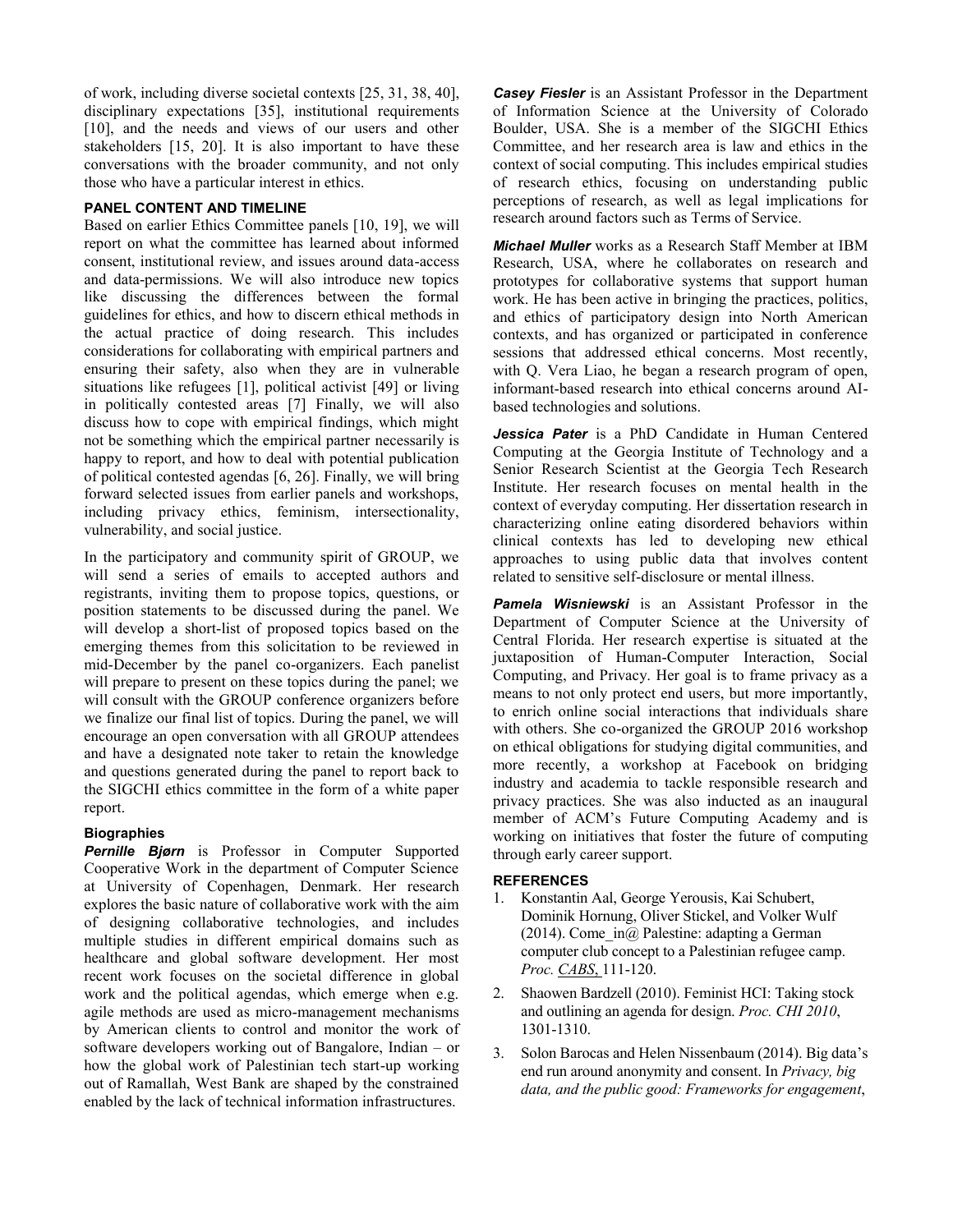J. Lane, V. Stodden, S. Bender and Helen Nissenbaum (eds.). Cambridge University Press.

- 4. Gro Bjerknes, Pelle Ehn, and Morten Kyng (1987) (eds.). *Computers and democracy: A Scandinavian challenge*. Brookfield VT USA: Gower.
- 5. Pernille Bjørn and Nina Boulus-Rødje (2011). Dissenting in reflective conversations: Critical components of doing action research. *Action Res. J. 9*(3): 282-302.
- 6. Pernille Bjørn, A.-M. Søderberg and S. Krishna (forthcoming). "Translocality in Global Software Development: The Dark Side of Global Agile." Human-Computer Interaction
- <span id="page-2-0"></span>7. Nina Boulus-Rødje, Pernille Bjørn, and Ahmad. Ghazawneh (2015). "It's about Business, not Politics": an ethnographic study of an Israeli-Palestinian web startup. *Proc. Int. Conf. Crit. Geo 2015*.
- <span id="page-2-4"></span>8. Janne C.H. Bromseth (2002). Public places – public activities? Methodological approaches and ethical dilemmas in research on computer-mediated communication contexts. In Andrew Morrison (ed), *Researching ICTs in* context, Intermedia – University of Oslo, 33-61.
- 9. Barry Brown, Alexandra Wellenmann, Donald McMillan, and Airi Lampinen (2016). Five provocations for ethical HCI research. *Proc. CHI 2016*, 852-863.
- <span id="page-2-5"></span>10. Amy S. Bruckman, Casey Fiesler, Jeff Hancock, and Cosmin Monteanu (2017). CSCW research ethics town hall: Working towards community norms. *CSCW 2017 Companion*, 113-115.
- <span id="page-2-1"></span>11. Jill P. Dimond, Michaelanne Dye, Daphne Larose, and Amy S. Bruckman (2013). Hollaback!: The role of storytelling online in a social movement organization. *Proc. CHI 2013*, 477-490.
- <span id="page-2-6"></span>12. Lynn Dombrowski, Ellie Harmon, and Sarah Fox (2016). Social justice-oriented interaction design: Outlining key design strategies and commitments. *Proc. DIS 2016*, 656-671.
- 13. Casey Fiesler, Alyson Young, Tamara Peyton, Amy S. Bruckman, Mary Gray, Jeff Hancock, and Wayne Lutters (2015). Ethics for studying online sociotechnical systems in a big data world. *Proc. CSCW 2015,* 289-292.
- 14. Casey Fiesler, Pamela Wisniewski, Jessica Pater, and Nazanin Andalibi (2016). Exploring ethics and obligations for studying digital communities. *Proc.CSCW 2016*, 457-460.
- <span id="page-2-11"></span>15. Mary Flanagan, Daniel C. Howe, and Helen Nissenbaum (2008). Embodying values in technology: Theory and practice. In Jeroen van den Hoven and John Weckert (eds), *Information technology and moral philosophy*. Cambridge Univesity Press, 322-353.
- 16. Sarah Fox, Mariam Asad, Katherine Lo, Jill P. Dimond, Lynn S. Dombrowski, and Shaowen Bardzell (2016).

Exploring social justice, design, and HCI. *CHI EA 2016*, 3293-3300.

- <span id="page-2-7"></span>17. Sarah Fox, Jill Dimond, Lilly Irani, Tad Hirsch, Michael Muller, and Shaowen Bardzell (2017). Social justice and design: Power and oppression in collaborative systems. *CSCW 2017 Companion*, 117-122.
- <span id="page-2-8"></span>18. Sarah Fox, Amanda Menking, Stephanie Steinhardt, Anne Lauren Hoffman, and Shaowen Bardzell (2017). Imagining intersectional futures: Feminist approaches in CSCW. *CSCW 2017 Companion*, 387-393.
- <span id="page-2-9"></span>19. Christopher Frauenberger, Amy S. Bruckman, Cosmin Montaneau, Melissa Densmore, and Jenny Waycott (2017). Research ethics in HCI: A town hall meeting. *CHI EA 2017*, 1295-1299.
- <span id="page-2-12"></span>20. Batya Friedman, Peter H. Kahn, and Alan Borning (2006). Value sensitive design and information systems. In Zhang, P., and Galetta, D.F. (eds), *Human-computer interaction and management information systems: Foundations*. Routledge.
- <span id="page-2-2"></span>21. Jamila Ghaddar, Danielle Allard, and Melissa A. Hubbard (2016). Archival interventions: Anti-violence and social justice work in community contexts. *Proc. ASIST 2016*, art 12.
- 22. Joan Greenbaum and Morten Kyng (1991). *Design at work: Cooperative design of computer systems*. Erlbaum.
- 23. Gillian Hayes (2011). The relationship of action research to human computer interaction. *TOCHI 18*(2), art. 15.
- 24. James M. Hudson and Amy Bruckman (2004). "Go Away": Participant Objections to Being Studied and the Ethics of Chatroom Research. *The Information Society 20*(2), 127–139.
- 25. Ronald Inglehart et al. (2000). World values survey and European values surveys, 1981-1984, 1990-1993, and 1995-1997. Inter-University Consortium for Political and Social Research #2790. http://faithhealth.org/wordpress/wp-content/uploads/wvs.pdf
- 26. Karim Jabbar and Pernille Bjørn (2017 ). Growing the Blockchain information infrastructure. *Proc. CHI 2017,*  6487-6498.
- <span id="page-2-3"></span>27. Nobert Jere, Ndahafa Mungonena, Anicia Peters (2016). Social media usage in Africa and its ethical implications. *Proc. AfroCHI 2016*, 263-266.
- <span id="page-2-10"></span>28. Sze Yin Kwok, Anya Skatova, Victoria Shipp, and Andy Crabtree (2015). The ethical challenges of experience sampling using wearable cameras. *Proc. MobileHCI 2015*, 1054-1057.
- 29. Gregory McNeal (2014). Facebook manipulated user news feeds to create emotional responses. *Forbes*.
- 30. Jessica Mesman (2007). Disturbing observations as a basis for collaborative research. *Sci. as Cult. 16*(3), 281- 295.